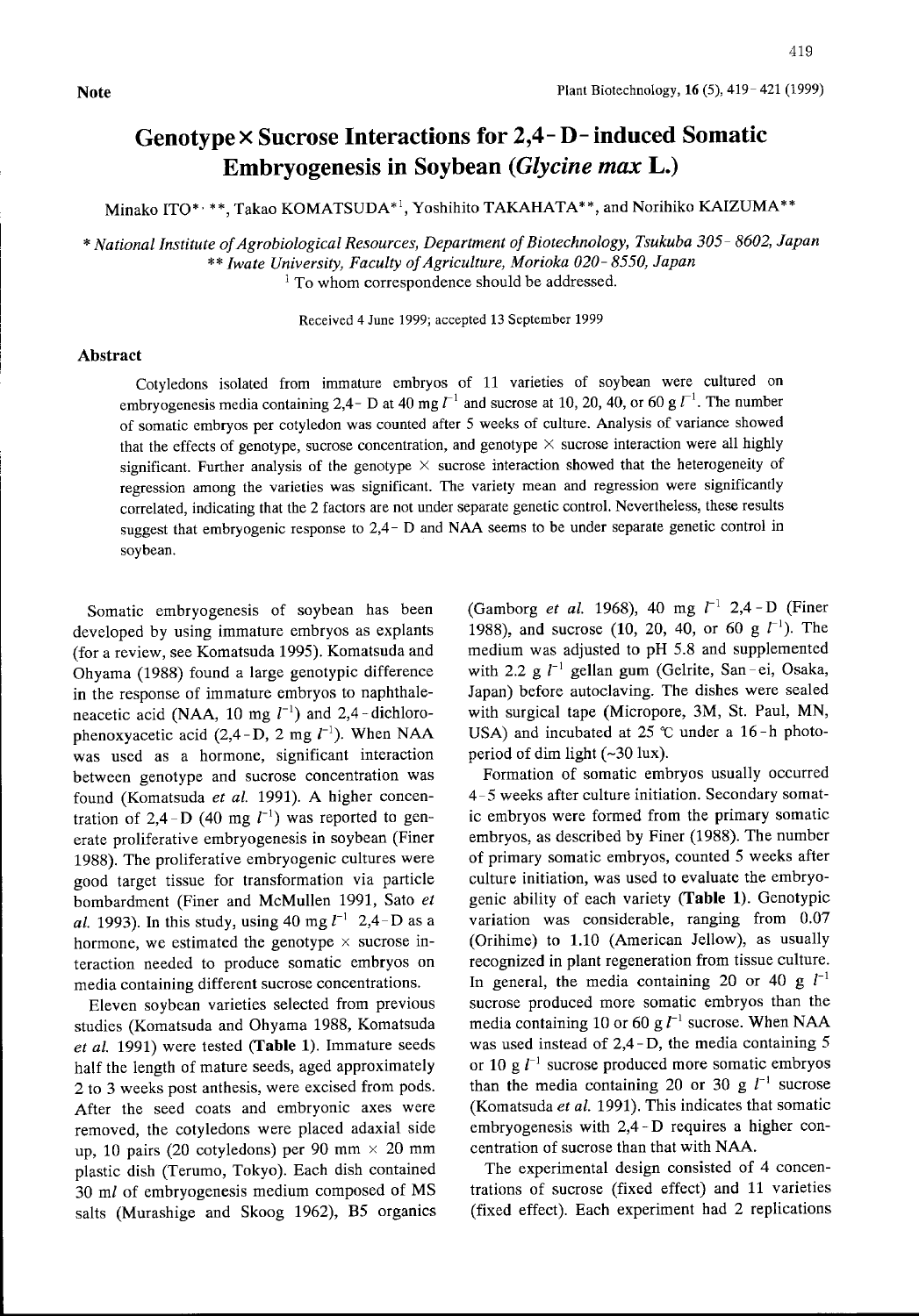|                     |        | Concentration of sucrose (g $l^{-1}$ ) | Mean <sup>1</sup> | Regression <sup>1,2)</sup> |      |      |
|---------------------|--------|----------------------------------------|-------------------|----------------------------|------|------|
| Variety             | 10     | 20                                     | 40                | 60                         |      |      |
| American Jellow     | 0.48   | 3.84                                   | 4.67              | 1.11                       | 1.10 | 2.07 |
|                     | (0.19) | (0.88)                                 | (0.08)            | (0.11)                     |      |      |
| Cha Masshokutou     | 0.46   | 1.71                                   | 1.12              | 0.24                       | 0.57 | 1.15 |
|                     | (0.30) | (0.86)                                 | (0.45)            | (0.06)                     |      |      |
| Keburi              | 0.04   | 0.14                                   | 0.43              | 0.09                       | 0.15 | 0.35 |
|                     | (0.06) | (0.09)                                 | (0.02)            | (0.04)                     |      |      |
| Kimusume Ibarai 1   | 0.03   | 0.20                                   | 0.93              | 0.17                       | 0.25 | 0.63 |
|                     | (0.04) | (0.07)                                 | (0.29)            | (0.12)                     |      |      |
| Masshokutou Kou 502 | 0.58   | 2.28                                   | 0.19              | 0.11                       | 0.48 | 0.88 |
|                     | (0.16) | (0.39)                                 | (0.10)            | (0.10)                     |      |      |
| Orihime             | 0.13   | 0.11                                   | 0.09              | 0.00                       | 0.07 | 0.04 |
|                     | (0.06) | (0.10)                                 | (0.03)            | (0.00)                     |      |      |
| T34                 | 0.82   | 1.31                                   | 0.50              | 0.08                       | 0.48 | 0.67 |
|                     | (0.23) | (0.48)                                 | (0.02)            | (0.06)                     |      |      |
| Tachisuzunari       | 0.27   | 1.30                                   | 2.38              | $0.10\,$                   | 0.59 | 1.73 |
|                     | (0.17) | (0.28)                                 | (1.00)            | (0.12)                     |      |      |
| Toyosuzu            | 0.00   | 0.22                                   | 5.57              | 0.96                       | 0.67 | 1.20 |
|                     | (0.00) | (0.31)                                 | (3.01)            | (0.25)                     |      |      |
| Wasesuzunari        | 2.00   | 5.30                                   | 1.93              | 0.20                       | 0.94 | 1.44 |
|                     | (1.05) | (5.77)                                 | (2.01)            | (0.14)                     |      |      |
| Yamashiratama       | 0.31   | 1.53                                   | 0.34              | 0.11                       | 0.39 | 0.86 |
|                     | (0.35) | (0.71)                                 | (0.39)            | (0.15)                     |      |      |
| Mean <sup>1</sup>   | 0.32   | 0.76                                   | 0.76              | 0.22                       | 0.52 | 1.00 |

Table 1. Number of somatic embryos per cotyledon averaged over 2replications and standard deviation (in parentheses) in soybean varieties. The medium contained 40 mg  $l^{-1}$  2.4-D.

<sup>1)</sup> These values were calculated based on  $ln(x+1)$  transformed data.

 $2)$  Coefficient of regression of individual yield on the mean yield of all genotypes at each sucrose concentration.

Table 2. Analysis of variance for 11 soybean varieties Analysis of variance for 11 soyocan varieties<br>NAA instead of 2,4 - D (Komatsuda *et al.* 1991).<br> $-$ 

|                               |    |      |           | Decause the analysis of variance revealed a sig-                                                      |
|-------------------------------|----|------|-----------|-------------------------------------------------------------------------------------------------------|
| Source                        | df | MS   |           | nificant interaction between genotype and sucrose<br>concentration, a regression analysis (Finlay and |
| Genotype(G)                   | 10 | 0.79 | $11.46**$ | Wilkinson 1963) was used to evaluate the genotypic                                                    |
| Sucrose(S)                    |    | 1.82 | $26.74**$ | stability across sucrose concentrations. For each                                                     |
| $G \times S$                  | 30 | 0.30 | $4.34**$  | genotype, a linear regression of individual yield on                                                  |
| (Heterogeneity of regression) | 10 | 0.35 | $5.07**$  | the mean yield of all genotypes at each sucrose                                                       |
| (Deviations from regression)  | 20 | 0.26 | $3.77**$  | concentration was computed (Table 1). Then the                                                        |
| Error                         | 44 | 0.07 |           | variance of the genotype $\times$ sucrose interaction                                                 |
|                               |    |      |           | shown in Table 2 was partitioned into before                                                          |

containing 3 dishes. The data  $(x)$  were transformed difference in genotypic response to sucrose conceninto the form  $y = ln(x +$ variance mutually independent before analysis of icant  $(P < 0.01)$ , indicating the presence of other variance. The analysis of variance (Table 2) factors besides the regression coefficient. The abilshowed that the effects of genotype, sucrose con-<br>ity of cultivars to produce somatic embryos, therecentration, and genotype  $\times$  sucrose interaction were fore, can be explained by at least 2 factors: the

good agreement with a previous study that used

Because the analysis of variance revealed a significant interaction between genotype and sucrose concentration, a regression analysis (Finlay and Wilkinson 1963) was used to evaluate the genotypic stability across sucrose concentrations. For each the mean yield of all genotypes at each sucrose concentration was computed (Table 1). Then the variance of the genotype  $\times$  sucrose interaction shown in Table 2 was partitioned into hetero-\*\* Significant at the 0.01 probability level. geneity of regression and deviations from regression. The analysis showed that heterogeneity of (date of culture initiation), with each replicate regression was significant  $(P < 0.01)$ , indicating a tration. Deviations from regression were also signifall highly significant ( $P < 0.01$ ). This result is in variety mean and the regression coefficient (Table